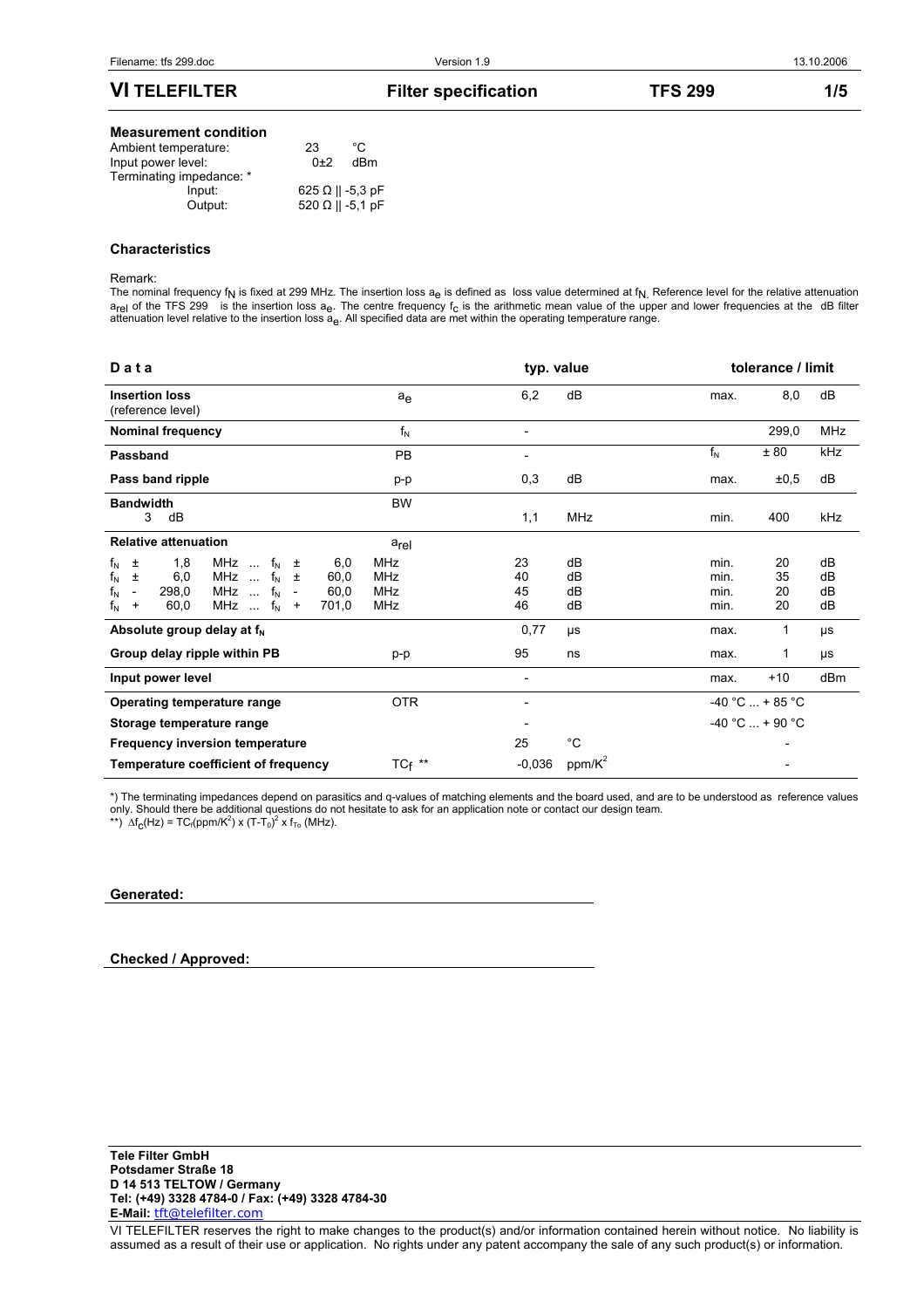**VI TELEFILTER Filter specification TFS 299 2/5** 

**Filter characteristic** 





## **Construction and pin connection**

(All dimensions in mm)



| 2  | Output<br>Ground |
|----|------------------|
| 3  | Ground           |
| 4  | Ground           |
| 5  | Ground           |
| 6  | Input            |
| 7  | Ground           |
| 8  | Ground           |
| 9  | Ground           |
| 10 | Ground           |
|    |                  |

| Date code: | Year + week |
|------------|-------------|
| U          | 2006        |
| v          | 2007        |
| w          | 2008        |
|            |             |

## **50 Ω Test circuit**



**Tele Filter GmbH Potsdamer Straße 18 D 14 513 TELTOW / Germany Tel: (+49) 3328 4784-0 / Fax: (+49) 3328 4784-30 E-Mail:** tft@telefilter.com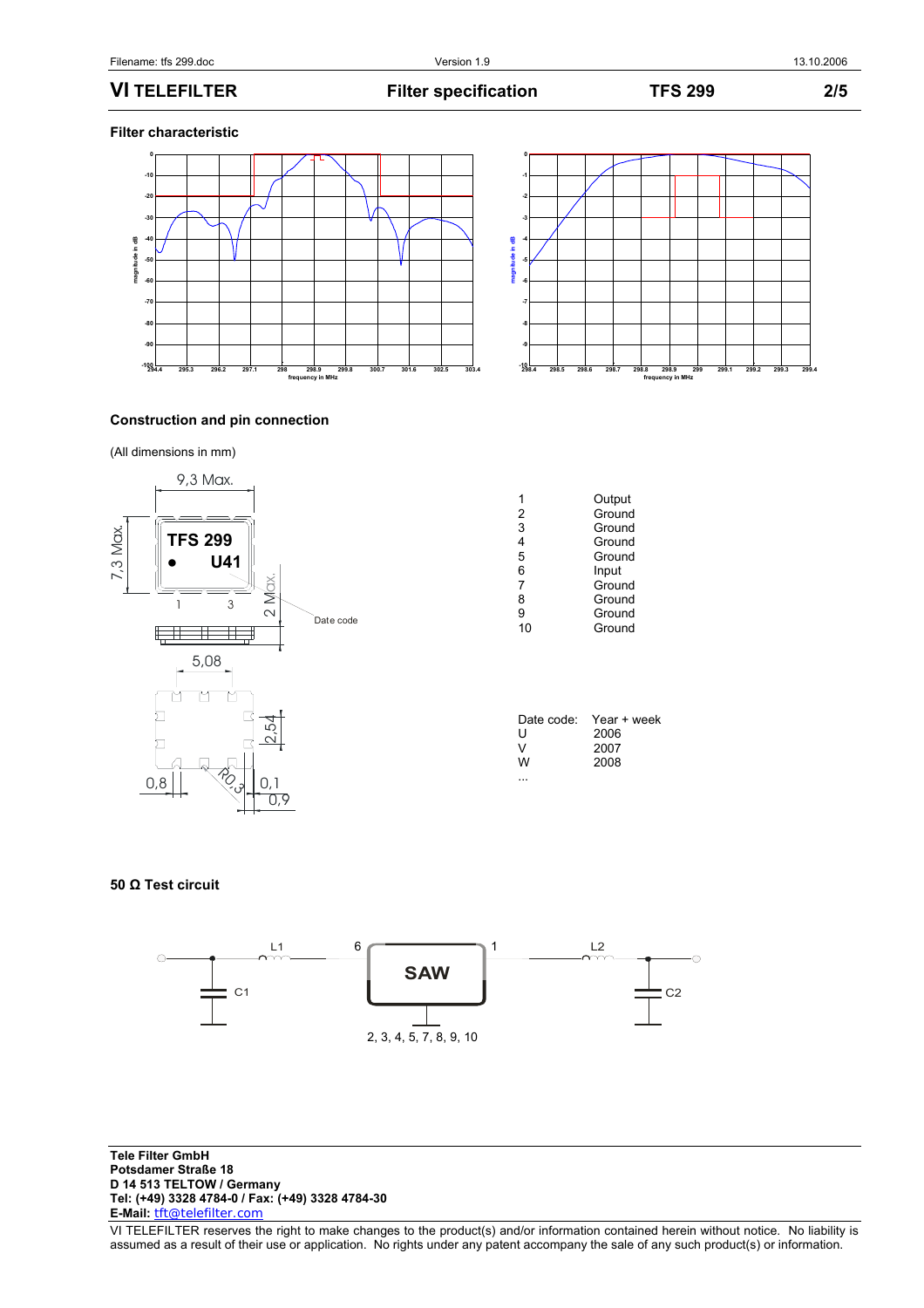# **Stability characteristics, reliability**

After the following tests the filter shall meet the whole specification:

| 1. Shock:                                 | 500g, 1 ms, half sine wave, 3 shocks each plane;<br>DIN IEC 68 T2 - 27                                                                |
|-------------------------------------------|---------------------------------------------------------------------------------------------------------------------------------------|
| 2. Vibration:                             | 10 Hz to 500 Hz, 0.35 mm or 5 g respectively, 1 octave per min, 10 cycles per plan, 3 plans;<br>DIN IEC 68 T2 - 6                     |
| 3. Change of<br>temperature:              | $-55$ °C to 125°C / 30 min. each / 10 cycles<br>DIN IEC 68 part $2 - 14$ Test N                                                       |
| 4. Resistance to<br>solder heat (reflow): | reflow possible: three times max.;<br>for temperature conditions refer to the attached "Air reflow temperature conditions" on page 4; |
| 5. ESD                                    | MIL-STD-883E using coupling network of ISO 10605 and EN 6100-4-2<br>HBM:250V: MM:200V: CDM:V:                                         |

This filter is RoHS compliant (2002/95/EG, 2005/618/EG)

#### **Packing**

Tape & Reel: IEC 286 – 3, with exception of value for N and minimum bending radius; tape type II, embossed carrier tape with top cover tape on the upper side;

| max. pieces of filters per reel:                    | 2000        |
|-----------------------------------------------------|-------------|
| reel of empty components at start:                  | min. 300 mm |
| reel of empty components at start including leader: | min. 500 mm |
| trailer:                                            | min. 300 mm |

Pull Off Direction

| Tape (all dimensions in mm) |    |                 |                 |  |  |
|-----------------------------|----|-----------------|-----------------|--|--|
| W                           |    | $16.00 \pm 0.3$ |                 |  |  |
| Po                          |    |                 | $4.00 \pm 0.1$  |  |  |
| Do                          |    |                 | $1,50 +0,1/-0$  |  |  |
| E                           | t. |                 | $1.75 \pm 0.10$ |  |  |
| F                           |    |                 | $7.50 \pm 0.10$ |  |  |
| G(min)                      |    | 0.60            |                 |  |  |
| P <sub>2</sub>              |    |                 | $2,00 \pm 0,1$  |  |  |
| P1                          | t. | $12.00 \pm 0.1$ |                 |  |  |
| D1(min)                     |    |                 | $1.50 + 0.1/-0$ |  |  |
| A٥                          |    |                 | $7,60 \pm 0,10$ |  |  |
| B٥                          |    |                 | $9,60 \pm 0,10$ |  |  |
| Ct                          |    | 13.5            |                 |  |  |

**Reel (all dimensions in mm)**<br>A :330<br>W1 : 16,4 A : 330  $: 16,4$ <br> $: 22.4$ 

 $W2(max) : 22, N(min) : 50$ N(min) : 50  $C$  : 13,0





The minimum bending radius is 45 mm.

**Tele Filter GmbH Potsdamer Straße 18 D 14 513 TELTOW / Germany Tel: (+49) 3328 4784-0 / Fax: (+49) 3328 4784-30 E-Mail:** tft@telefilter.com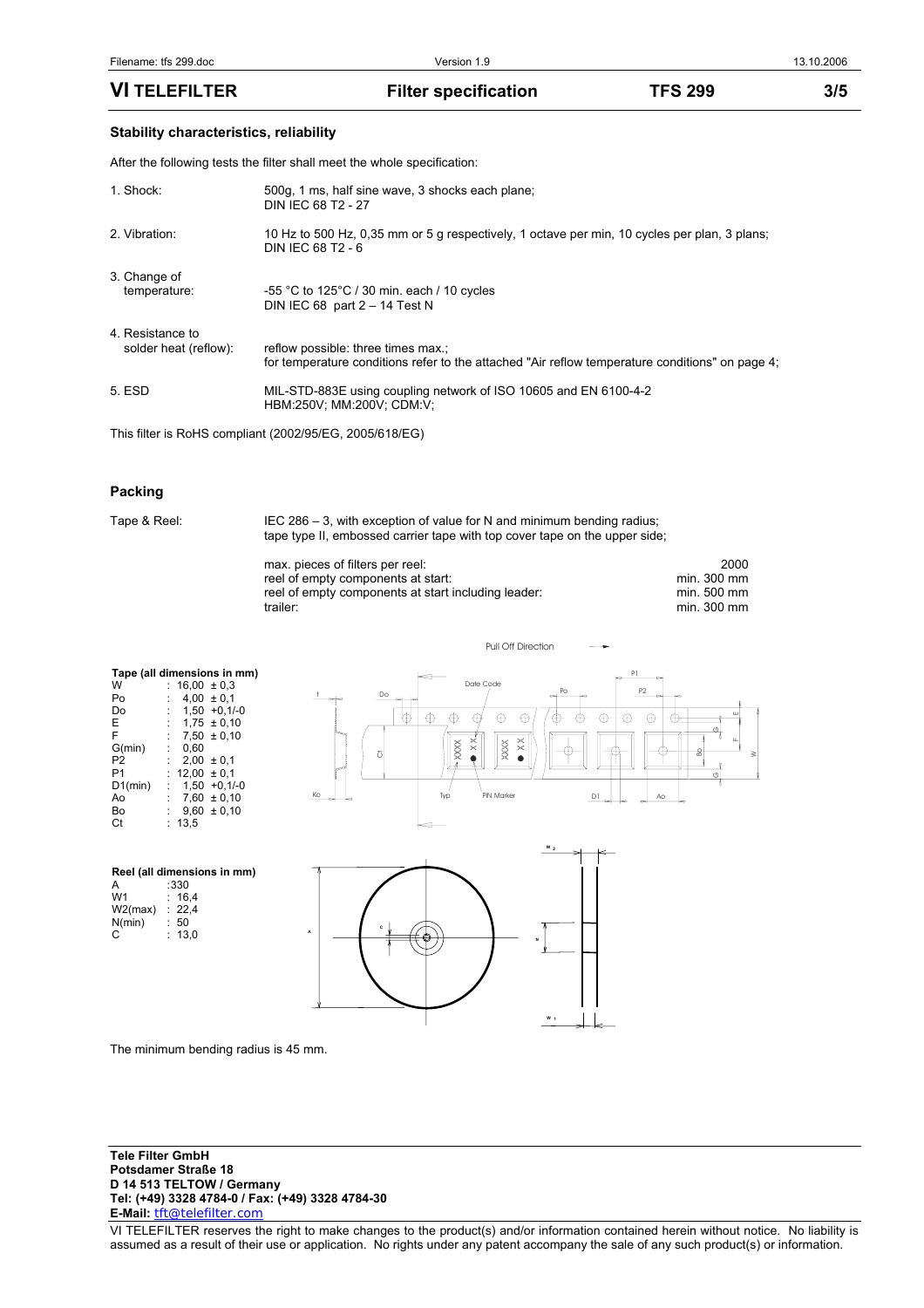**VI TELEFILTER Filter specification TFS 299 4/5** 

## **Air reflow temperature conditions**

| <b>Conditions</b>                                         | <b>Exposure</b>             |
|-----------------------------------------------------------|-----------------------------|
| Average ramp-up rate $(30^{\circ}$ C to 217 $^{\circ}$ C) | less than 3°C/second        |
| $>100^{\circ}$ C                                          | between 300 and 600 seconds |
| $>150^{\circ}$ C                                          | between 240 and 500 seconds |
| $>217^{\circ}$ C                                          | between 30 and 150 seconds  |
| Peak temperature                                          | max. $260^{\circ}$ C        |
| Time within 5°C of actual peak temperature                | between 10 and 30 seconds   |
| Cool-down rate (Peak to 50°C)                             | less than 6°C/second        |
| Time from 30°C to Peak temperature                        | no greater than 300 seconds |